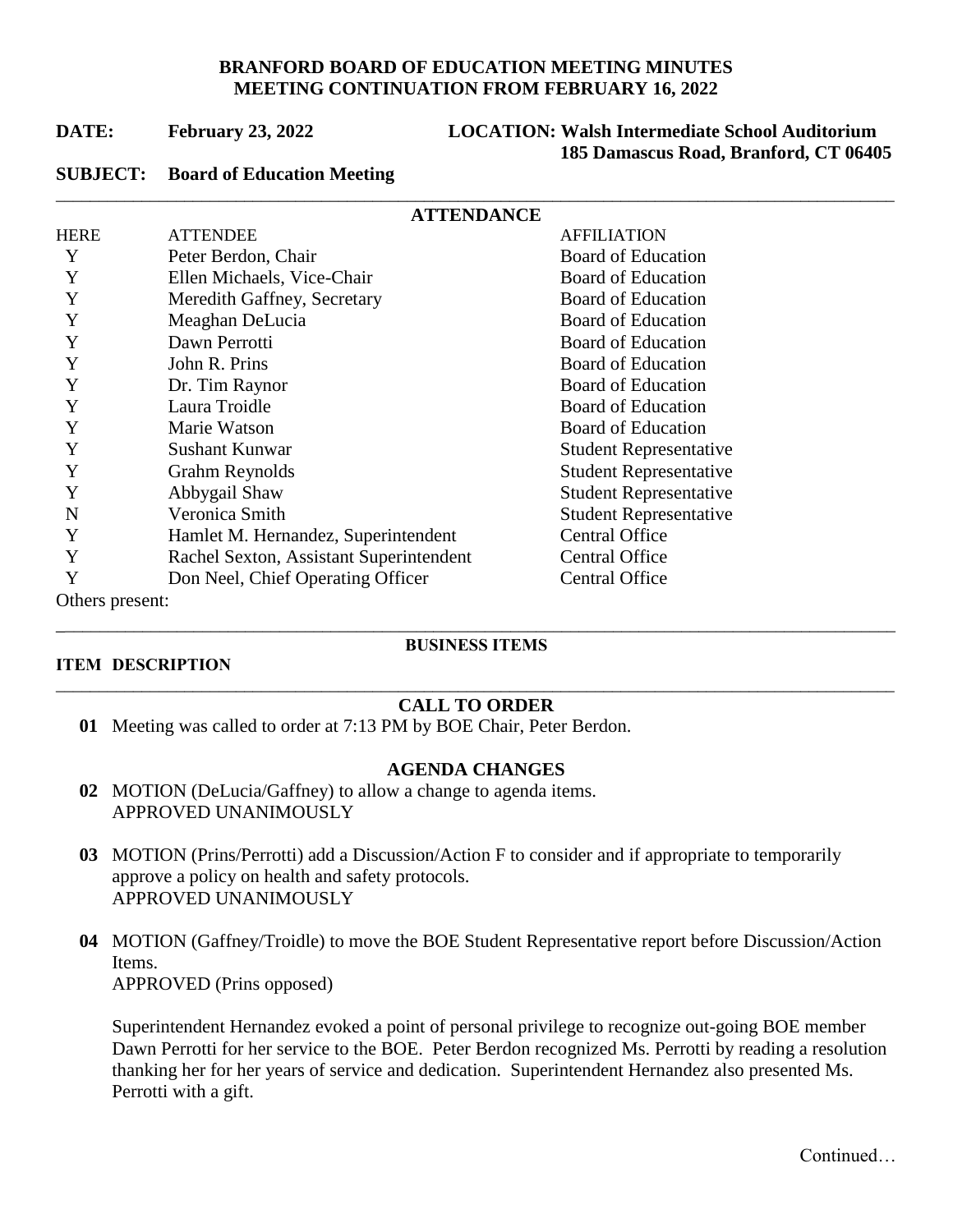## **BRANFORD BOARD OF EDUCATION MEETING MINUTES MEETING CONTINUATION FROM FEBRUARY 16, 2022**

## **DATE: February 23, 2022 LOCATION: Walsh Intermediate School Auditorium 185 Damascus Road, Branford, CT 06405**

#### **SUBJECT: Board of Education Meeting**

### \_\_\_\_\_\_\_\_\_\_\_\_\_\_\_\_\_\_\_\_\_\_\_\_\_\_\_\_\_\_\_\_\_\_\_\_\_\_\_\_\_\_\_\_\_\_\_\_\_\_\_\_\_\_\_\_\_\_\_\_\_\_\_\_\_\_\_\_\_\_\_\_\_\_\_\_\_\_\_\_\_\_\_\_\_\_\_\_\_\_\_\_\_\_\_\_\_\_ **BOE STUDENT REPRESENTATIVES REPORT**

In their report this evening the BOE Student Representatives discussed;

- Model Congress leaving for Boston tomorrow (Harvard Model Congress). This is the first inperson meeting since 2020 tomorrow. There will be a tour of Harvard facilitated by a BHS alumni.
- The paper recycling program created by Abbygail Shaw to educate peers as to what they could do differently.
- The BHS senior internship program (last four weeks of the school year, 114 seniors participating).

## **DISCUSSION/ACTION ITEMS**

## **05 A. To consider and if appropriate, adopt a policy regarding face coverings** MOTION (Perrotti/DeLucia) to go with Mask recommended not required as of February 28, 2022 MOTION WITHDRAWN

- **06 B. To consider and if appropriate, approve BASS Contract (2021-2025)** MOTION (Prins/Troidle) to approve the BASS Contract APPROVED UNANIMOUSLY
- **07 C. To consider and if appropriate, approve FY23 Capital and Operating Budget** MOTION (Prins/Gaffney) to approve the FY23 budget as presented subject to the amendments as recited. APPROVED UNANIMOUSLY

# **08 D. To consider and if appropriate, approve BHS Model Congress Donation** MOTION (Troidle/Gaffney) to accept the \$1,000 donation made to BHS Model Congress by Robert and Stacey Bland of Branford, CT. APPROVED UNANIMOUSLY

 **09 E. To consider and if appropriate, make assignment of Personnel & Finance (P&F) Committee Chair and other Committee Assignments.**

MOTION (Raynor/Gaffney) to approve the appointment of Megan DeLucia as the P&F Committee Chair.

APPROVED UNANIMOUSLY

 **10 F. To consider and if appropriate, temporarily approve a policy on Health and Safety Protocols.** MOTION (DeLucia/Prins) to temporarily approve a policy on Health and Safety Protocols as amended at this evening's meeting.

APPROVED (Raynor and Troidle opposed)

Continued…